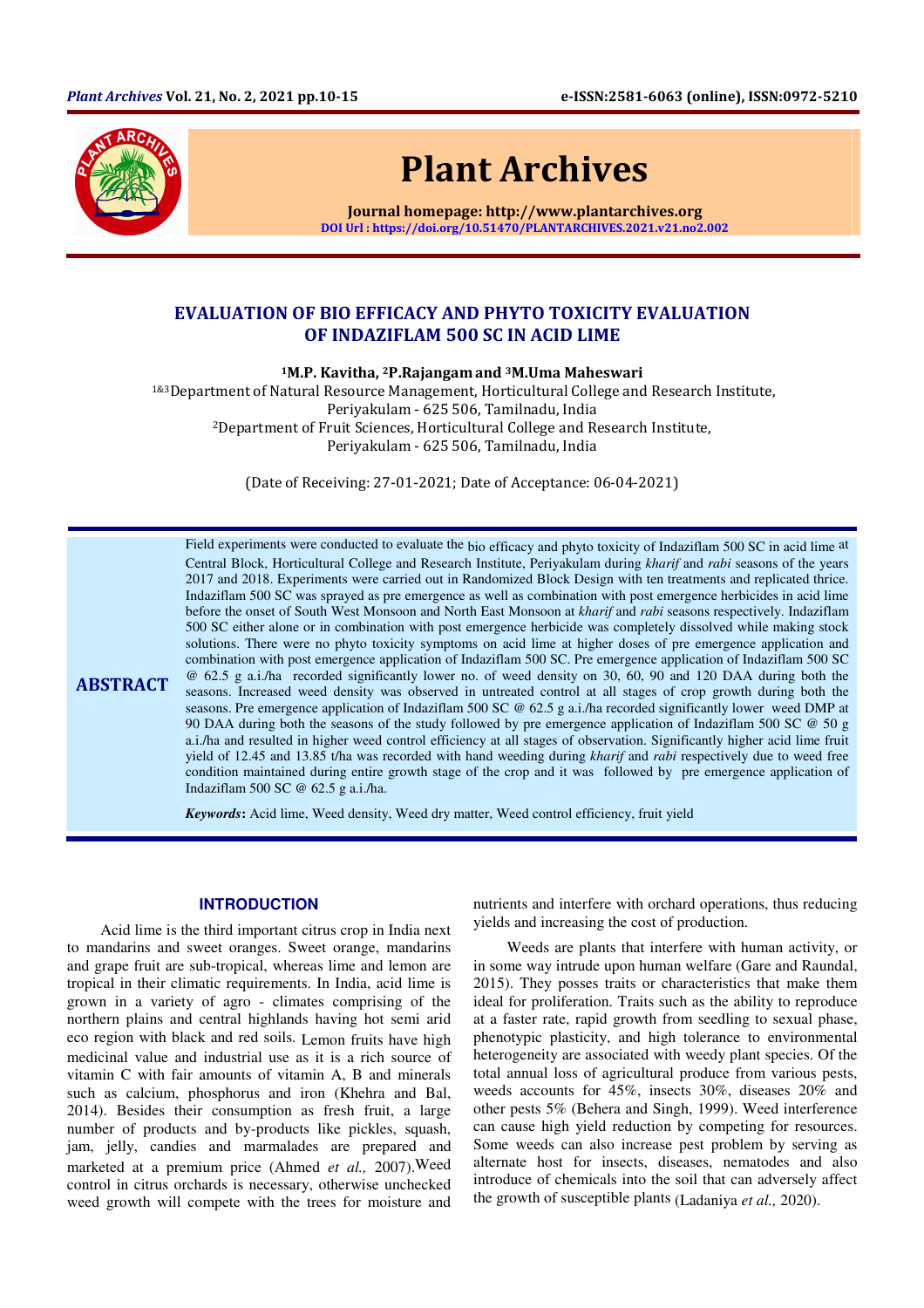Weed control is essential in citrus orchards. Control of weeds is essential in the basins of the trees, below the drip and also upto 1.5 to 3.0 metres on either side of the tree rows. The weeds besides competing with the trees, interfere with the plant protection measures, harvesting, pruning and other cultural operations. Further they aggravate the damage to surface roots by diseases and rodents. Orchards with weed infestation suffer from frost because of reduced radiation from the soil. Weed control both in the nursery and main field is important for healthy performance of citrus trees. Hence, an attempt was made to evaluate the bio efficacy and phyto toxicity of Indaziflam 500 SC in acid lime.

# **MATERIALS AND METHODS**

Field experiments were conducted to evaluate the bio efficacy and phyto toxicity of Indaziflam 500 SC in acid lime during *kharif* and *Rabi* seasons of the years 2017 and 2018 at Central Block, Horticultural College and Research Institute, Periyakulam, Tamil Nadu located at  $10.13^0$  N,  $77.59^0$  E and at an altitude of 289 m above mean sea level with average rainfall 791.1 mm. The soil was sandy loam having pH 7.1, organic carbon (0.26%), medium in available nitrogen (298 kg/ha), low in available  $P_2O_5$  (10.4 kg/ha) and medium in available potash (220 kg/ha). The field experiment was carried out in Randomized Block Design with three replications. The experiment consists of ten treatments *viz.,* Untreated control  $(T_1)$ , Indaziflam 500 SC @ 37.5 g a.i./ha (T<sub>2</sub>), Indaziflam 500 SC @ 50 g a.i./ha (T<sub>3</sub>), Indaziflam 500 SC @ 62.5 g a.i./ha (T<sub>4</sub>), Diuron 80% WP @ 4000 g a.i./ha (T<sub>5</sub>), Hand weeding (T<sub>6</sub>), Indaziflam 500 SC @ 62.5 g a.i./ha + Glyphosate 41% SL @ 1230 g a.i./ha  $(T_7)$ , Indaziflam 500 SC @ 62.5 g a.i./ha + Glufosinate Ammonium 13.5 % SL @ 500 g a.i./ha (T<sub>8</sub>), Glyphosate 41% SL @ 1230 g a.i./ha (T<sub>9</sub>) and Glufosinate Ammonium 13.5 % SL @ 500 g a.i./ha  $(T_{10})$ . Acid lime variety PKM 1 was used for this study. Experimental trials were taken in already established acid lime fields after pruning. Pre emergence application of Indaziflam 500 SC at different concentration was sprayed at the onset of South West Monsoon and North East Monsoon periods. During the onset of monsoon, early emerged weeds were controlled by manual weeding and then the treatments were imposed as given in the protocol. Periodical hand weeding was done to maintain the weed free condition in the hand weeding treatment. Post emergence application Indaziflam 500 SC, treatments were imposed when the weeds at 4-6 leaf stages. Observations on weed density, weed dry matter production, physical compatibility and phyto toxicity rating were recorded. Weed Control Efficiency was calculated using the following formula,

$$
WCE = \frac{Weed DMP in control plot - Weed DMP in treated plots}{Weed DMP in control plot} \times 100
$$

All the observed data were subjected to statistical analysis and observed the significance of treatments. Square root transformation was also carried out for the weed characteristics and analysed following the analysis of variance for Randomized Block Design as suggested by Gomez and Gomez (1984).

Indaziflam 500 SC is an aliphatic group of herbicide. Spacing followed for acid lime was 6 m x 6 m. Fertlizer dose of 600:200:300 g/ tree of NPK was applied since the orchard was already established. Experimental trials were taken in already established acid lime fields after pruning. Plant protection chemicals such as Dichlorvos 76 WSC @ 1 ml/lit or Dimethoate 30 EC @ 2 ml/lit or Monocrotophos 36 WSC @ 1.5 ml/lit or Neem Seed Kernel Extract (NSKE) @ 50g/lit or 3 % neem cake extract or neem oil were applied as and when required. Carbofuran 3 G @ 75 g/tree to control citrus nematodes. Other regular package of practices were followed in acid lime as per TNAU Crop Production Guide.

# **RESULTS AND DISCUSSION**

The weed flora observed in the experimental field during the course of study consisted of grasses, sedges and broad leaved weeds. *Cynodon dactylon*, *Chloris barbata* and *Dactyloctenium aegyptium* in grasses, *Cyperus rotundus* in sedges, *Boerhavia diffusa, Euphorbia hirta, Abutilon indicum, Cleome viscosa, Achyranthes aspera, Amaranthus viridis Convolvulus arvensis* and *Parthenium hysterophorus*in broad leaved weeds were observed in the experimental field. The predominant weeds were broad leaved weeds followed by sedges and grasses. *Achyranthes aspera Cyperus rotundus and Cynodon dactylon* were the dominant weed species respectively recorded under broad leaved weeds, sedges and grasses.

#### **Weed density**

At pre spray, almost all the treatments recorded same no.of weed density during the both the seasons of the study.

Application of Indaziflam 500 SC either alone as pre emergence herbicide or in combination with the post emergence application effectively controlled the weeds. Significantly lower no. of total weed population was observed in hand weeding treatment as the weed free condition was maintained by periodical hand weeding, this treatment recorded lower weed population.

Pre emergence application of Indaziflam 500 SC @ 62.5 g a.i./ha  $(T_4)$  recorded significantly lower no. of total weed population as 9.3, 19.3, 39.7 and 46.3 No.m<sup>-2</sup> at 30 60, 90 and 120 DAA respectively. This was followed by Indaziflam 500 SC  $\omega$  50 g a.i./ha  $(T_3)$  and Indaziflam 500 SC @ 62.5 g a.i./ha + Glufosinate Ammonium 13.5 % SL @ 500 g a.i./ha.  $(T_8)$  (Table 1 and Table 1a)

Similarly, trend of observation on weed density was noticed during rabi season. Pre emergence application of Indaziflam 500 SC  $\omega$  62.5 g a.i./ha  $(T_4)$  recorded significantly lower no. of total weed population as 9.8, 20.6, 42.4 and 49.0 No.m-2 at 30 60, 90 and 120 DAA respectively during *rabi* season (Table 2 and Table 2a).

Increased weed density was observed in untreated control at all stages of crop growth during both the seasons of the study (Table 2, 3, 4, 5 and 6). This result is in accordance with Hargilas *et al*. (2015).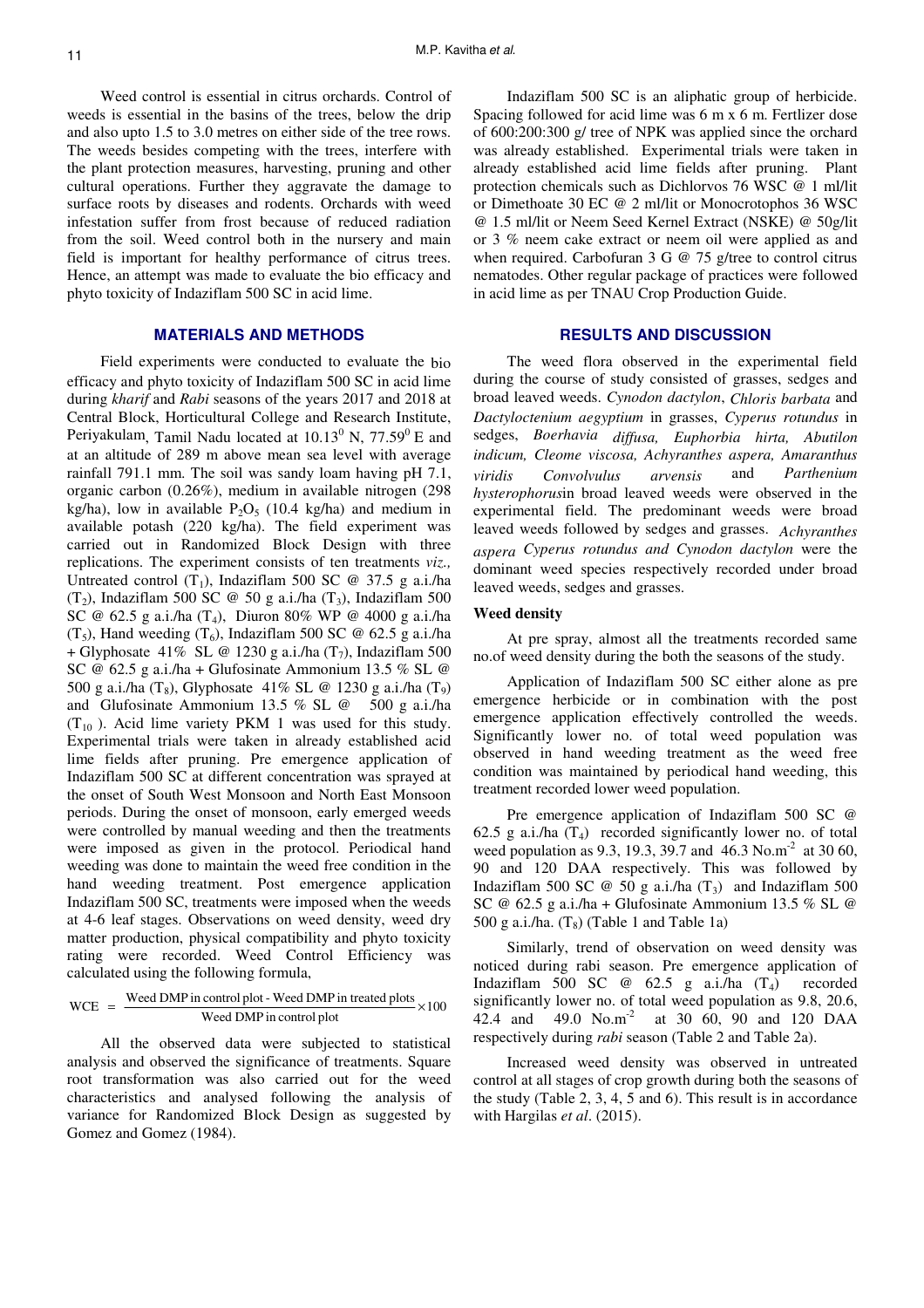|                                              |              |            | <b>30 DAA</b>                    | <b>60 DAA</b> |              |                                  |               |              |  |  |
|----------------------------------------------|--------------|------------|----------------------------------|---------------|--------------|----------------------------------|---------------|--------------|--|--|
| <b>Treatments</b>                            |              |            | Weed density ( $\text{No.m}^2$ ) |               |              | Weed density ( $\text{No.m}^2$ ) |               |              |  |  |
|                                              | <b>Grass</b> | <b>BLW</b> | <b>Sedges</b>                    | <b>Total</b>  | <b>Grass</b> | <b>BLW</b>                       | <b>Sedges</b> | <b>Total</b> |  |  |
|                                              | 4.76         | 7.93       | 5.73                             | 10.8          | 3.96         | 10.08                            | 7.41          | 13.13        |  |  |
| $T_1$ - Untreated control                    | (22.7)       | (63.0.)    | (32.9)                           | (118.6)       | (15.7)       | (101.7)                          | (55)          | (172.4)      |  |  |
| $T_2$ -Indaziflam 500 SC @ 37.5 g a.i./ha    | 2.32         | 3.87       | 2.98                             | 5.41          | 2.68         | 4.94                             | 4.06          | 6.94         |  |  |
|                                              | (5.4)        | (15.0)     | (8.9)                            | (29.3)        | (7.2)        | (24.5)                           | (16.5)        | (48.2)       |  |  |
| $T_3$ - Indaziflam 500 SC @ 50 g a.i./ha     | 2.32         | 2.44       | 2.40                             | 3.79          | 2.34         | 3.19                             | 3.22          | 5.10         |  |  |
|                                              | (2.6)        | (6.0)      | (5.8)                            | (14.4)        | (5.5)        | (10.2)                           | (10.4)        | (26.1)       |  |  |
| $T_4$ - Indaziflam 500 SC @ 62.5 g a.i./ha   | 1.41         | 2.44       | 1.14                             | 3.04          | 1.94         | 2.66                             | 2.89          | 4.39         |  |  |
|                                              | (2.0)        | (6.0)      | (1.3)                            | (9.3)         | (3.8)        | (7.1)                            | (8.4)         | (19.3)       |  |  |
| $T_5$ -Diuron 80% WP @ 4000 g a.i./ha        | 1.97         | 3.3        | 3.83                             | 5.44          | 2.94         | 4.77                             | 3.88          | 6.82         |  |  |
|                                              | (3.9)        | (11.0)     | (14.7)                           | (29.6)        | (8.7)        | (22.8)                           | (15.1)        | (46.6)       |  |  |
|                                              | 0.5          | 0.70       | 0.5                              | 1.00          | 0.59         | 0.50                             | 0.63          | 1.00         |  |  |
| $T_6$ -Hand weeding                          | (0.3)        | (0.5)      | (0.3)                            | (1.0)         | (0.4)        | (0.3)                            | (0.4)         | (1.0)        |  |  |
| $T_7$ - Indaziflam 500 SC @ 62.5 g a.i./ha + | 1.73         | 4.00       | 2.88                             | 5.22          | 2.66         | 4.48                             | 4.12          | 6.64         |  |  |
| Glyphosate $41\%$ SL @ 1230 g a.i./ha        | (3.0)        | (16.0)     | (8.3)                            | (27.3)        | (7.1)        | (20.1)                           | (17)          | (44.2)       |  |  |
| $T_8$ - Indaziflam 500 SC @ 62.5 g a.i./ha + | 2.45         | 3.31       | 2.07                             | 4.61          | 2.82         | 4.27                             | 3.36          | 6.13         |  |  |
| Glufosinate Ammonium 13.5 % SL @ 500         | (6.0)        | (11.0)     | (4.3)                            | (21.3)        | (8.0)        | (18.3)                           | (11.3)        | (37.6)       |  |  |
| g a.i./ha                                    |              |            |                                  |               |              |                                  |               |              |  |  |
|                                              | 2.36         | 4.04       | 4.15                             | 6.26          | 2.79         | 5.09                             | 4.40          | 7.29         |  |  |
| $T_9$ -Glyphosate 41% SL @ 1230 g a.i./ha    | (5.6)        | (16.4)     | (17.2)                           | (39.2)        | (7.8)        | (26)                             | (19.4)        | (53.2)       |  |  |
| $T_{10}$ - Glufosinate Ammonium 13.5 % SL @  | 2.38         | 4.12       | 3.60                             | 5.96          | 3.06         | 4.23                             | 4.87          | 7.14         |  |  |
| 500 g a.i./ha                                | (5.7)        | (17.0)     | (12.9)                           | (35.6)        | (9.4)        | (17.9)                           | (23.8)        | (51.1)       |  |  |
| SEd                                          | 0.029        | 0.043      | 0.331                            | 0.066         | 0.033        | 0.086                            | 0.467         | 0.090        |  |  |
| $CD (P=0.05)$                                | 0.062        | 0.091      | 0.682                            | 0.139         | 0.070        | 0.182                            | 0.945         | 0.189        |  |  |

Table 1 : Effect of Indaziflam 500 SC on weed density (No.m<sup>-2</sup>) in acid lime at 30 and 60 DAA during *Kharif* season.

Data in parenthesis are original values. Others are  $\sqrt{(x + 0.5)}$  transformed values

|                                                      |        |                         | <b>90 DAA</b> | <b>120 DAA</b> |              |            |                        |              |  |  |
|------------------------------------------------------|--------|-------------------------|---------------|----------------|--------------|------------|------------------------|--------------|--|--|
| <b>Treatments</b>                                    |        | Weed density $(No.m-2)$ |               |                |              |            | Weed density $(No.m2)$ |              |  |  |
|                                                      |        | <b>BLW</b>              | <b>Sedges</b> | <b>Total</b>   | <b>Grass</b> | <b>BLW</b> | <b>Sedges</b>          | <b>Total</b> |  |  |
|                                                      | 5.70   | 11.47                   | 7.00          | 14.60          | 5.24         | 12.23      | 9.06                   | 16.10        |  |  |
| $T_1$ - Untreated control                            | (32.6) | (131.6)                 | (49.1)        | (213.3)        | (27.5)       | (149.7)    | (82.1)                 | (259.3)      |  |  |
| $T_2$ -Indaziflam 500 SC @ 37.5 g a.i./ha            | 3.43   | 6.14                    | 4.27          | 8.23           | 3.27         | 6.30       | 5.77                   | 9.14         |  |  |
|                                                      | (11.8) | (37.7)                  | (18.3)        | (67.8)         | (10.7)       | (39.7)     | (33.3)                 | (83.7)       |  |  |
| $T_3$ - Indaziflam 500 SC @ 50 g a.i./ha             | 3.04   | 4.79                    | 3.31          | 6.58           | 3.11         | 4.91       | 4.08                   | 7.11         |  |  |
|                                                      | (9.3)  | (23.0)                  | (11.0)        | (43.3)         | (9.7)        | (24.2)     | (16.7)                 | (50.6)       |  |  |
|                                                      | 2.44   | 4.39                    | 3.79          | 6.30           | 3.03         | 4.08       | 4.51                   | 6.80         |  |  |
| $T_4$ - Indaziflam 500 SC @ 62.5 g a.i./ha           | (6.0)  | (19.3)                  | (14.4)        | (39.7)         | (9.2)        | (16.7)     | (20.4)                 | (46.3)       |  |  |
| $T_5$ -Diuron 80% WP @ 4000 g a.i./ha                | 3.54   | 4.69                    | 5.56          | 8.09           | 3.76         | 6.97       | 4.32                   | 9.03         |  |  |
|                                                      | (12.6) | (22.0)                  | (31.0)        | (65.6)         | (14.2)       | (48.7)     | (18.7)                 | (81.6)       |  |  |
| $T_6$ -Hand weeding                                  | 0.70   | 0.5                     | 0.5           | 1.00           | 2.16         | 2.34       | 2.12                   | 3.83         |  |  |
|                                                      | (0.5)  | (0.3)                   | (0.3)         | (1.0)          | (4.7)        | (5.5)      | (4.5)                  | (14.7)       |  |  |
| $T_7$ - Indaziflam 500 SC @ 62.5 g a.i./ha +         | 3.47   | 5.21                    | 4.69          | 7.82           | 3.28         | 6.32       | 4.63                   | 8.50         |  |  |
| Glyphosate 41% SL @ 1230 g a.i./ha                   | (12.1) | (27.2)                  | (22.0)        | (61.3)         | (10.8)       | (40.0)     | (21.5)                 | (72.3)       |  |  |
| T <sub>8</sub> -Indaziflam 500 SC @ 62.5 g a.i./ha + | 3.50   | 5.38                    | 3.46          | 7.30           | 3.30         | 4.82       | 5.21                   | 7.83         |  |  |
| Glufosinate Ammonium 13.5 % SL @ 500                 | (12.3) | (29.0)                  | (12.0)        | (53.3)         | (10.9)       | (23.3)     | (27.2)                 | (61.4)       |  |  |
| g a.i./ha                                            |        |                         |               |                |              |            |                        |              |  |  |
| $T_9$ - Glyphosate 41% SL @ 1230 g a.i./ha           | 3.44   | 7.04                    | 5.02          | 9.31           | 3.13         | 7.38       | 5.77                   | 9.88         |  |  |
|                                                      | (11.9) | (49.6)                  | (25.3)        | (86.8)         | (9.8)        | (54.6)     | (33.4)                 | (97.8)       |  |  |
| $T_{10}$ - Glufosinate Ammonium 13.5 % SL @          | 3.31   | 6.71                    | 5.22          | 9.13           | 3.20         | 6.55       | 6.48                   | 9.76         |  |  |
| 500 g a.i./ha                                        | (11.0) | (45.1)                  | (27.3)        | (83.4)         | (10.3)       | (43.0)     | (42.0)                 | (95.3)       |  |  |
| <b>SEd</b>                                           | 0.026  | 0.099                   | 0.334         | 0.102          | 0.045        | 0.075      | 0.122                  | 0.097        |  |  |
| $CD (P=0.05)$                                        | 0.055  | 0.208                   | 0.699         | 0.214          | 0.095        | 0.157      | 0.265                  | 0.205        |  |  |

Table 1a : Effect of Indaziflam 500 SC on weed density (No.m<sup>-2</sup>) in acid lime at 90 and 120 DAA during *Kharif* season

Data in parenthesis are original values. Others are  $\sqrt{(x + 0.5)}$  transformed values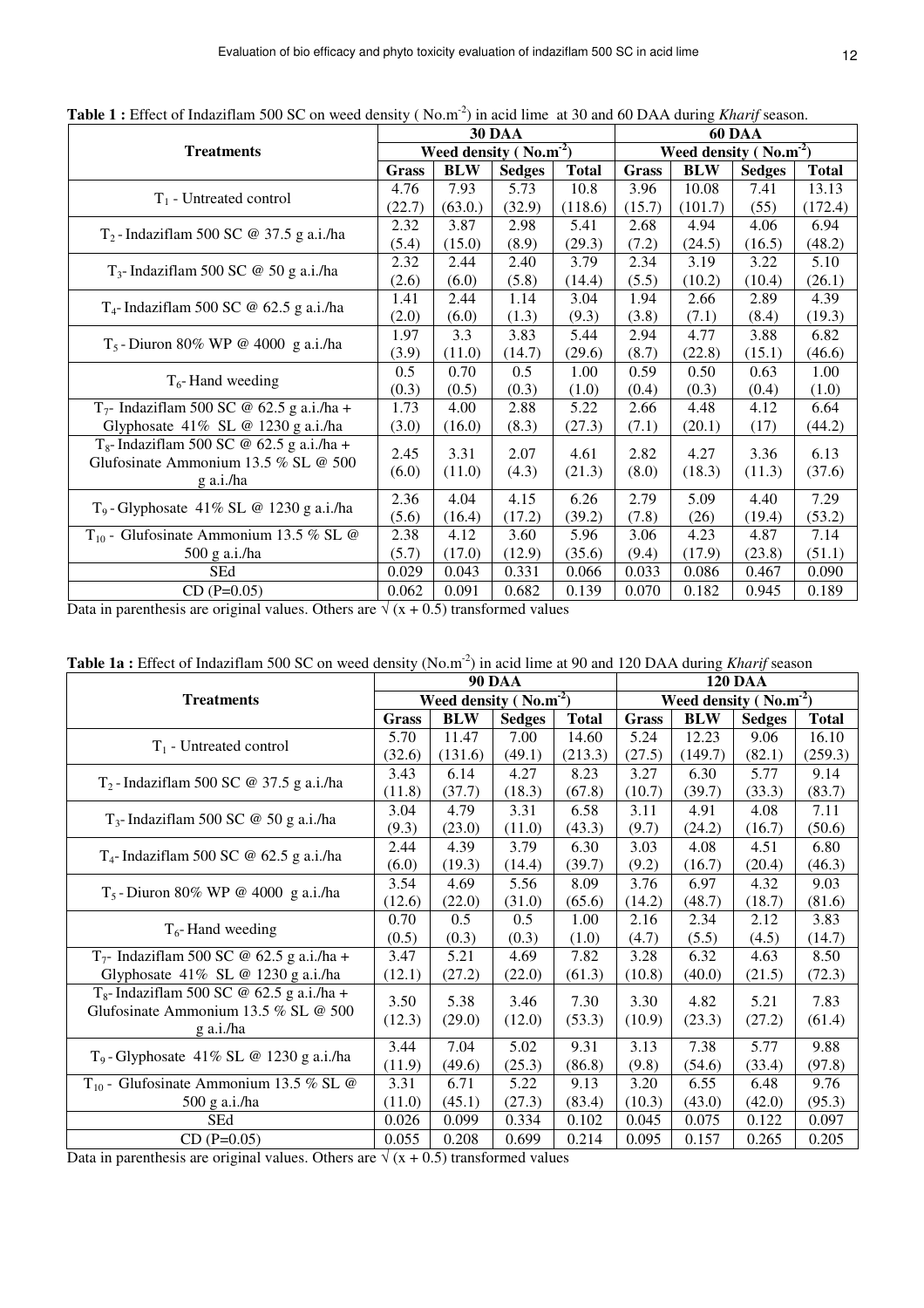| <b>Table 2 :</b> Effect of Indazifiam 500 SC on weed density (No.m <sup>-</sup> ) in acid lime at 30 and 60 DAA during <i>Rabi</i> season |                                         |                                 |                                                  |                                                                                 |                                |                                  |                          |  |  |  |
|-------------------------------------------------------------------------------------------------------------------------------------------|-----------------------------------------|---------------------------------|--------------------------------------------------|---------------------------------------------------------------------------------|--------------------------------|----------------------------------|--------------------------|--|--|--|
|                                                                                                                                           |                                         |                                 |                                                  | <b>60 DAA</b>                                                                   |                                |                                  |                          |  |  |  |
|                                                                                                                                           |                                         |                                 |                                                  | Weed density ( $\text{No.m}^2$ )                                                |                                |                                  |                          |  |  |  |
| Grass                                                                                                                                     | <b>BLW</b>                              | <b>Sedges</b>                   | <b>Total</b>                                     | <b>Grass</b>                                                                    | <b>BLW</b>                     | <b>Sedges</b>                    | <b>Total</b>             |  |  |  |
| 4.88                                                                                                                                      | 7.40                                    | 6.92                            | 11.26                                            | 6.36                                                                            | 7.97                           | 8.96                             | 13.57                    |  |  |  |
| (23.9)                                                                                                                                    | (54.9)                                  | (48.0)                          | (126.8)                                          | (40.5)                                                                          | (63.6)                         | (80.3)                           | (184.4)                  |  |  |  |
| 2.32                                                                                                                                      | 4.22                                    | 2.84                            | 5.59                                             | 2.93                                                                            | 4.87                           | 4.31                             | 7.14                     |  |  |  |
| (5.4)                                                                                                                                     | (17.8)                                  | (8.1)                           | (31.3)                                           | (8.6)                                                                           | (23.8)                         | (18.6)                           | (51.0)                   |  |  |  |
| 1.55                                                                                                                                      | 2.34                                    | 2.73                            | 3.92                                             | 2.40                                                                            | 3.98                           | 2.38                             | 5.23                     |  |  |  |
| (2.4)                                                                                                                                     | (5.5)                                   | (7.5)                           | (15.4)                                           | (5.8)                                                                           | (15.9)                         | (5.7)                            | (27.4)                   |  |  |  |
| 1.41                                                                                                                                      | 2.40                                    | 1.41                            | 3.13                                             | 1.87                                                                            | 2.94                           | 2.89                             | 4.53                     |  |  |  |
| (2.0)                                                                                                                                     | (5.8)                                   | (2.0)                           | (9.8)                                            | (3.5)                                                                           | (8.7)                          | (8.4)                            | (20.6)                   |  |  |  |
| 1.94                                                                                                                                      | 3.93                                    | 3.43                            | 5.57                                             | 2.89                                                                            | 5.14                           | 3.78                             | 7.02                     |  |  |  |
| (3.8)                                                                                                                                     | (15.5)                                  | (11.8)                          | (31.1)                                           | (8.4)                                                                           | (26.5)                         | (14.3)                           | (49.3)                   |  |  |  |
| 0.54                                                                                                                                      | 0.707                                   | 0.5                             | 1.00                                             | 0.70                                                                            | 0.50                           | 0.50                             | 1.00                     |  |  |  |
| (0.3)                                                                                                                                     | (0.5)                                   | (0.25)                          | (1.0)                                            | (0.5)                                                                           | (0.3)                          | (0.3)                            | (1.0)                    |  |  |  |
| 1.67                                                                                                                                      | 3.87                                    | 3.36                            | 5.39                                             | 2.79                                                                            | 4.54                           | 4.26                             | 6.83                     |  |  |  |
| (2.8)                                                                                                                                     | (15.0)                                  | (11.3)                          | (29.1)                                           | (7.8)                                                                           | (20.7)                         | (18.2)                           | (46.7)                   |  |  |  |
|                                                                                                                                           |                                         |                                 |                                                  |                                                                                 |                                |                                  | 6.34                     |  |  |  |
|                                                                                                                                           |                                         |                                 |                                                  |                                                                                 |                                |                                  | (40.2)                   |  |  |  |
|                                                                                                                                           |                                         |                                 |                                                  |                                                                                 |                                |                                  |                          |  |  |  |
|                                                                                                                                           |                                         |                                 |                                                  |                                                                                 |                                | 4.51                             | 7.54                     |  |  |  |
|                                                                                                                                           |                                         |                                 |                                                  |                                                                                 |                                |                                  | (56.8)                   |  |  |  |
| 2.38                                                                                                                                      | 4.75                                    | 3.08                            | 6.14                                             | 3.08                                                                            | 4.77                           | 4.72                             | 7.38                     |  |  |  |
| (5.7)                                                                                                                                     | (22.5)                                  | (9.5)                           | (37.7)                                           | (9.5)                                                                           | (22.8)                         | (22.3)                           | (54.6)                   |  |  |  |
| 0.026                                                                                                                                     | 0.051                                   | 0.036                           | 0.042                                            | 0.033                                                                           | 0.082                          | 0.065                            | 0.075                    |  |  |  |
|                                                                                                                                           | 0.107                                   | 0.076                           | 0.089                                            | 0.068                                                                           | 0.173                          | 0.133                            | 0.157                    |  |  |  |
|                                                                                                                                           | 2.45<br>(6.0)<br>2.36<br>(5.6)<br>0.055 | 2.95<br>(8.7)<br>4.75<br>(22.5) | <b>30 DAA</b><br>2.82<br>(8.0)<br>3.67<br>(13.5) | Weed density ( $\overline{\text{No.m}}^2$ )<br>4.76<br>(22.7)<br>6.45<br>(41.6) | 3.06<br>(9.4)<br>3.01<br>(9.1) | 4.27<br>(18.3)<br>5.23<br>(27.4) | 3.52<br>(12.4)<br>(20.4) |  |  |  |

**Table 2** :  $\text{Effect of Index}$  flags  $\text{FQ}$  on weed density (No.m<sup>-2</sup>) in acid lime at 30 and 60 DAA during *Rabi* 

Data in parenthesis are original values. Others are  $\sqrt{(x + 0.5)}$  transformed values

**Table 2a :** Effect of Indaziflam 500 SC on weed density (No.m-2) in acid lime at 90 and 120 DAA during *rabi* season

|                                                       |              |                                  | <b>90 DAA</b> | <b>120 DAA</b> |              |            |                                  |              |  |  |
|-------------------------------------------------------|--------------|----------------------------------|---------------|----------------|--------------|------------|----------------------------------|--------------|--|--|
| <b>Treatments</b>                                     |              | Weed density ( $\text{No.m}^2$ ) |               |                |              |            | Weed density ( $\text{No.m}^2$ ) |              |  |  |
|                                                       | <b>Grass</b> | <b>BLW</b>                       | <b>Sedges</b> | <b>Total</b>   | <b>Grass</b> | <b>BLW</b> | <b>Sedges</b>                    | <b>Total</b> |  |  |
|                                                       | 6.65         | 11.17                            | 7.62          | 15.07          | 6.97         | 12.94      | 7.79                             | 16.64        |  |  |
| $T_1$ - Untreated control                             | (44.3)       | (124.8)                          | (58.1)        | (227.2)        | (48.6)       | (167.6)    | (60.7)                           | (276.9)      |  |  |
| $T_2$ -Indaziflam 500 SC @ 37.5 g a.i./ha             | 3.27         | 6.57                             | 4.25          | 8.48           | 3.49         | 3.70       | 7.97                             | 9.46         |  |  |
|                                                       | (10.7)       | (43.2)                           | (18.1)        | (72.0)         | (12.2)       | (13.7)     | (63.6)                           | (89.5)       |  |  |
| $T_3$ - Indaziflam 500 SC @ 50 g a.i./ha              | 2.75         | 4.60                             | 4.18          | 6.80           | 2.88         | 5.17       | 4.30                             | 7.32         |  |  |
|                                                       | (7.6)        | (21.2)                           | (17.5)        | (46.3)         | (8.3)        | (26.8)     | (18.5)                           | (53.6)       |  |  |
| $T_4$ - Indaziflam 500 SC @ 62.5 g a.i./ha            | 2.40         | 4.56                             | 3.97          | 6.51           | 2.75         | 5.0        | 4.02                             | 7.0          |  |  |
|                                                       | (5.8)        | (20.8)                           | (15.8)        | (42.4)         | (7.6)        | (25.1)     | (16.2)                           | (49.0)       |  |  |
| $T_5$ -Diuron 80% WP @ 4000 g a.i./ha                 | 3.16         | 5.74                             | 5.20          | 8.37           | 3.39         | 4.97       | 7.10                             | 9.31         |  |  |
|                                                       | (10.0)       | (33.0)                           | (27.1)        | (70.1)         | (11.5)       | (24.8)     | (50.5)                           | (86.7)       |  |  |
|                                                       | 0.54         | 0.50                             | 0.70          | 1.00           | 0.77         | 2.91       | 3.41                             | 4.60         |  |  |
| $T_6$ -Hand weeding                                   | (0.3)        | (0.25)                           | (0.5)         | (1.0)          | (0.6)        | (8.5)      | (12.2)                           | (21.2)       |  |  |
| T <sub>7</sub> - Indaziflam 500 SC @ 62.5 g a.i./ha + | 3.25         | 5.23                             | 5.25          | 8.09           | 3.49         | 6.46       | 4.77                             | 8.76         |  |  |
| Glyphosate 41% SL @ 1230 g a.i./ha                    | (10.6)       | (27.4)                           | (27.6)        | (65.5)         | (12.2)       | (41.8)     | (22.8)                           | (76.8)       |  |  |
| $T_8$ - Indaziflam 500 SC @ 62.5 g a.i./ha +          | 3.20         | 4.35                             | 5.21          | 7.51           | 3.52         | 4.96       | 5.29                             | 8.06         |  |  |
| Glufosinate Ammonium 13.5 % SL @ 500                  | (10.3)       | (19.0)                           | (27.2)        | (56.5)         | (12.4)       | (24.7)     | (28.0)                           | (65.1)       |  |  |
| g a.i./ha                                             |              |                                  |               |                |              |            |                                  |              |  |  |
| $T_9$ - Glyphosate 41% SL @ 1230 g a.i./ha            | 3.16         | 4.73                             | 7.77          | 9.63           | 3.64         | 5.48       | 7.71                             | 10.20        |  |  |
|                                                       | (10.0)       | (22.4)                           | (60.4)        | (92.8)         | (13.3)       | (30.10)    | (60.7)                           | (104.1)      |  |  |
| $T_{10}$ - Glufosinate Ammonium 13.5 % SL @           | 3.03         | 6.32                             | 6.28          | 9.41           | 3.60         | 4.27       | 8.37                             | 10.06        |  |  |
| 500 g a.i./ha                                         | (9.2)        | (40.0)                           | (39.5)        | (88.7)         | (13.0)       | (18.3)     | (70.1)                           | (101.4)      |  |  |
| <b>SEd</b>                                            | 0.051        | 0.080                            | 0.201         | 0.109          | 0.051        | 0.105      | 0.236                            | 0.083        |  |  |
| $CD (P=0.05)$                                         | 0.108        | 0.169                            | 0.451         | 0.229          | 0.106        | 0.222      | 0.503                            | 0.173        |  |  |

Data in parenthesis are original values. Others are  $\sqrt{(x + 0.5)}$  transformed values

## **Weed Dry Matter production**

Significantly lower weed DMP was observed in hand weeding treatment due to maintenance of weed free condition during the entire growth stages of crop. Pre emergence application of Indaziflam 500 SC  $\omega$  62.5 g a.i./ha (T<sub>4</sub>) recorded significantly lower weed DMP 34.5 and 36.0  $\text{g.m}^2$ at 90 DAA during *kharif* and *rabi* season respectively followed by pre emergence application of Indaziflam 500 SC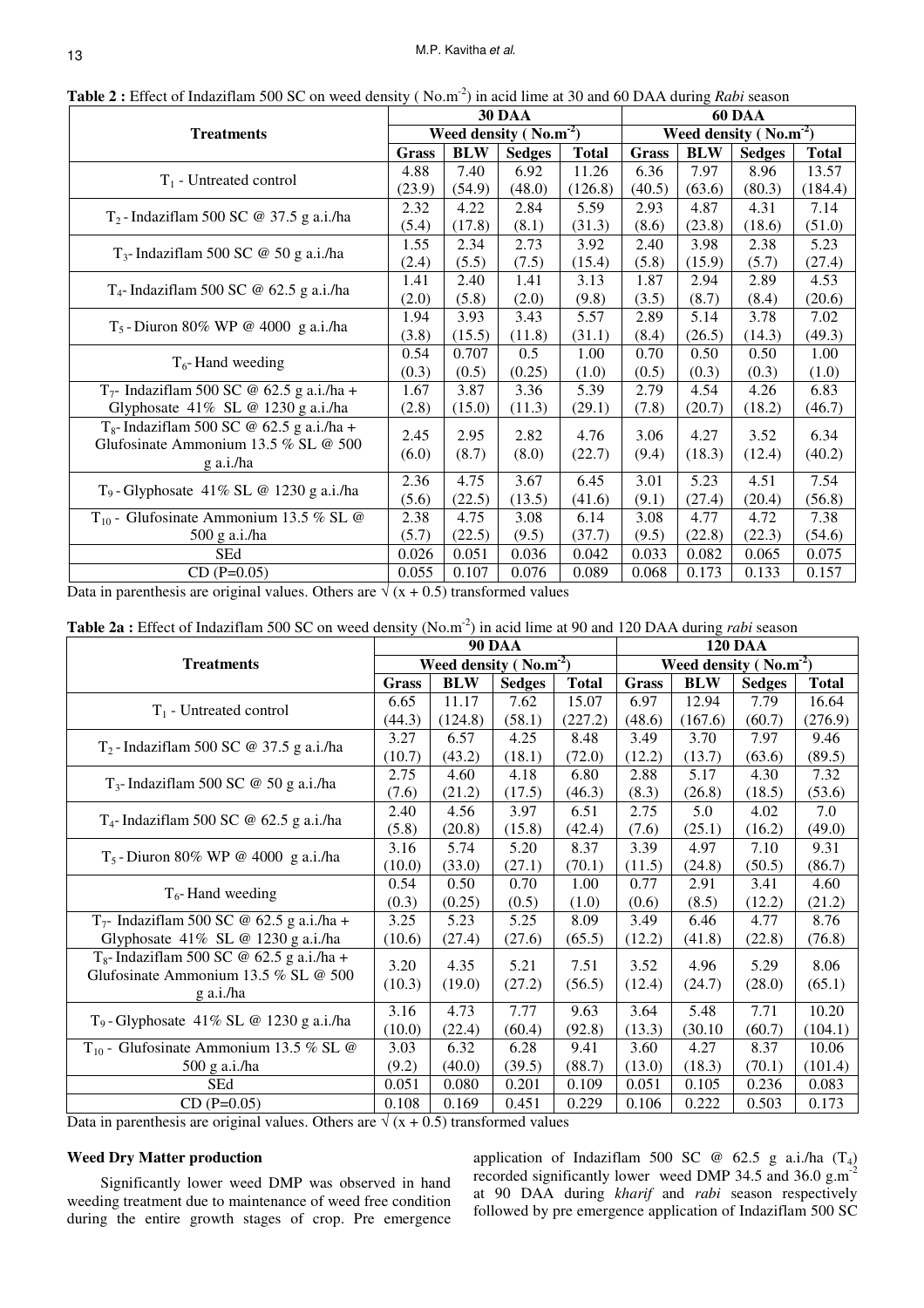$\omega$  50 g a.i./ha. (T<sub>3</sub>) due to lower weed density. This was followed by Indaziflam 500 SC @ 50 g a.i./ha and ndaziflam 500 SC @ 62.5 g a.i./ha + Glufosinate Ammonium 13.5 % SL @ 500 g a.i./ha.  $(T_8)$  (Table 3). Weed DMP recorded more with untreated control  $(T_1)$  during both the seasons of study due to increased weed population (Table 3). This result is in concordance with Malik and Yadav, 2014.

#### **Weed control efficiency**

Higher weed control efficiency was registered with hand weeding treatment during both the years of observation due to periodical hand weeding and lesser dry matter production of weeds. (Table 4)

Pre emergence application of Indaziflam 500 SC @ 62.5 g a.i./ha recorded higher weed control efficiency at all stages of observation. This treatment recorded 99.23, 90.80, 87.86, 86.84, 82.05, 80.15 and 82.33 % respectively during 15, 30, 45, 60, 75, 90 and 120 DAA of first season. Similarly, this treatment recorded 99.28, 90.84, 87.89, 86.86, 82.07, 80.18 and 82.35 % respectively during 15, 30, 45 , 60, 75, 90 and 120 DAA of second season (Table 4). Lower no. of weed density and lower weed DMP resulted in higher weed control efficiency (Patel, 2004).

| <b>Table 3 :</b> Effect of Indaziflam 500 SC on weed drymatter production $(g m2)$ in Citrus on 90 DAA. |  |  |
|---------------------------------------------------------------------------------------------------------|--|--|
|                                                                                                         |  |  |

| <b>Treatments</b>                                                                                    | <b>Kharif</b> | Rabi          |
|------------------------------------------------------------------------------------------------------|---------------|---------------|
| $T_1$ - Untreated control                                                                            | 13.20 (174.2) | 14.29 (204.1) |
| $T_2$ -Indaziflam 500 SC @ 37.5 g a.i./ha                                                            | 7.61(57.9)    | 9.53(90.9)    |
| $T_3$ - Indaziflam 500 SC @ 50 g a.i./ha                                                             | 6.19(38.9)    | 6.60(43.5)    |
| $T_4$ - Indaziflam 500 SC @ 62.5 g a.i./ha                                                           | 5.88(34.5)    | 6.00(36.0)    |
| $T_5$ -Diuron 80% WP @ 4000 g a.i./ha                                                                | 8.38(70.3)    | 9.19(84.5)    |
| $T_6$ -Hand weeding                                                                                  | 0.71(0.5)     | 3.38(11.4)    |
| $T_7$ - Indaziflam 500 SC @ 62.5 g a.i./ha + Glyphosate<br>41% SL @ 1230 g a.i./ha                   | 8.45(71.4)    | 8.70(75.7)    |
| $T_{\rm g}$ - Indaziflam 500 SC @ 62.5 g a.i./ha + Glufosinate<br>Ammonium 13.5 % SL @ 500 g a.i./ha | 6.60(43.5)    | 7.22(52.1)    |
| $T_9$ -Glyphosate 41% SL @ 1230 g a.i./ha                                                            | 9.76(95.3)    | 10.28(105.7)  |
| $T_{10}$ - Glufosinate Ammonium 13.5 % SL @ 500 g a.i./ha                                            | 9.28(86.2)    | 9.74(94.9)    |
| <b>SEd</b>                                                                                           | 0.101         | 0.101         |
| $CD (P=0.05)$                                                                                        | 0.213         | 0.212         |
|                                                                                                      |               |               |

Data in parenthesis are original values. Others are  $\sqrt{(x + 0.5)}$  transformed values

**Table 4 :** Effect of Indaziflam 500 SC on Weed Control Efficiency ( %) in Acidlime

|                                                                                                     | <b>I</b> Season      |          |               |     | <b>II</b> Season      |          |                         |               |                  |                                                  |          |          |    |                         |
|-----------------------------------------------------------------------------------------------------|----------------------|----------|---------------|-----|-----------------------|----------|-------------------------|---------------|------------------|--------------------------------------------------|----------|----------|----|-------------------------|
| <b>Treatments</b>                                                                                   | 15<br><b>DAA</b> DAA | 30       | <b>45 DAA</b> | -60 | 75<br>DAA DAA DAA DAA | 90       | <b>120</b>              | <b>15 DAA</b> | 30<br><b>DAA</b> | $\mathbf{A}$ 45 DAA DAA DAA DAA DAA $\mathbf{D}$ | 60       | 75       | 90 | <b>120</b>              |
| $T_1$ - Untreated control                                                                           | $\Omega$             | $\Omega$ | $\Omega$      | 0   | 0                     | $\Omega$ | $\Omega$                | $\Omega$      | $\Omega$         | $\Omega$                                         | $\Omega$ | $\Omega$ | 0  |                         |
| $T_2$ -Indaziflam 500 SC @ 37.5 g a.i./ha                                                           | 99.23 78.76          |          | 71.52         |     |                       |          | 61.84 65.92 66.76 55.45 | 99.28         | 78.79            | 71.55                                            |          |          |    | 61.85 65.94 66.78 55.46 |
| $T_3$ - Indaziflam 500 SC @ 50 g a.i./ha                                                            | 99.23 87.69          |          | 84.88         |     |                       |          | 84.11 86.01 77.94 78.66 | 99.28         | 87.72            | 84.91                                            |          |          |    | 84.13 86.04 77.96 78.68 |
| $T_4$ - Indaziflam 500 SC @ 62.5 g a.i./ha                                                          | 99.23 90.80          |          | 87.86         |     |                       |          | 86.8482.0580.1582.33    | 99.28         | 90.84            | 87.89                                            |          |          |    | 86.8682.0780.1882.35    |
| $T_5$ -Diuron 80% WP @ 4000 g a.i./ha                                                               | 99.23 77.27          |          | 68.10         |     |                       |          | 64.57 59.00 59.64 58.59 | 99.28         | 77.30            | 68.13                                            |          |          |    | 64.5959.0259.6658.61    |
| $T_6$ -Hand weeding                                                                                 | 91.0699.32           |          | 100           |     |                       |          | 99.5995.0899.6894.38    | 91.11         | 99.37            | 100                                              |          |          |    | 99.6195.1199.7194.41    |
| $T_7$ - Indaziflam 500 SC @ 62.5 g a.i./ha +<br>Glyphosate $41\%$ SL @ 1230 g a.i./ha               | 99.23 79.84          |          | 70.31         |     |                       |          | 71.27 62.96 58.96 62.89 | 99.28         | 79.87            | 70.33                                            |          |          |    | 71.29 62.98 58.98 62.90 |
| $T_8$ - Indaziflam 500 SC @ 62.5 g a.i./ha +<br>Glufosinate Ammonium 13.5 % SL $@$ 500 g<br>a.i./ha | 99.23 82.27          |          | 73.51         |     |                       |          | 75.91 77.81 74.99 74.47 | 99.28         |                  | 82.31 73.54                                      |          |          |    | 75.93 77.84 75.02 74.49 |
| $\Gamma_9$ -Glyphosate 41% SL @<br>1230 g a.i./ha                                                   | 99.23 66.71          |          | 65.45         |     |                       |          | 54.64 49.39 45.27 48.21 | 99.28         | 66.74            | 65.48                                            |          |          |    | 54.65 49.41 45.28 48.23 |
| $T_{10}$ - Glufosinate Ammonium 13.5 % SL @<br>$500$ g a.i./ha                                      | 99.23 69.15          |          | 67.99         |     |                       |          | 56.79 53.02 50.49 53.51 | 99.28         | 69.18            | 68.02                                            |          |          |    | 56.80 53.04 50.50 53.52 |

## **Fruit yield**

Significantly higher acid lime fruit yield of 12.45 and 13.85 t/ha was recorded in hand weeding treatment  $(T_6)$  due to weed free condition maintained during entire growth stage of the crop. Pre emergence application of Indaziflam 500 SC  $\omega$  62.5 g a.i./ha (T<sub>4</sub>) recorded significantly higher acid lime fruit yield to the tune of 11.18 and 12.40 t/ha. This treatment recorded 14 % and 13.5 % increased yield over the standard Diuron 80% WP @ 4000 g a.i./ha.  $(T_5)$ . The increased yield was due to better control of weeds through higher weed control efficiency. Unweeded control recorded lowest yield than the rest of the treatments during both the seasons of the study (Table 5). This result is in correlation with Shweta Sharma and Patel, 2011.